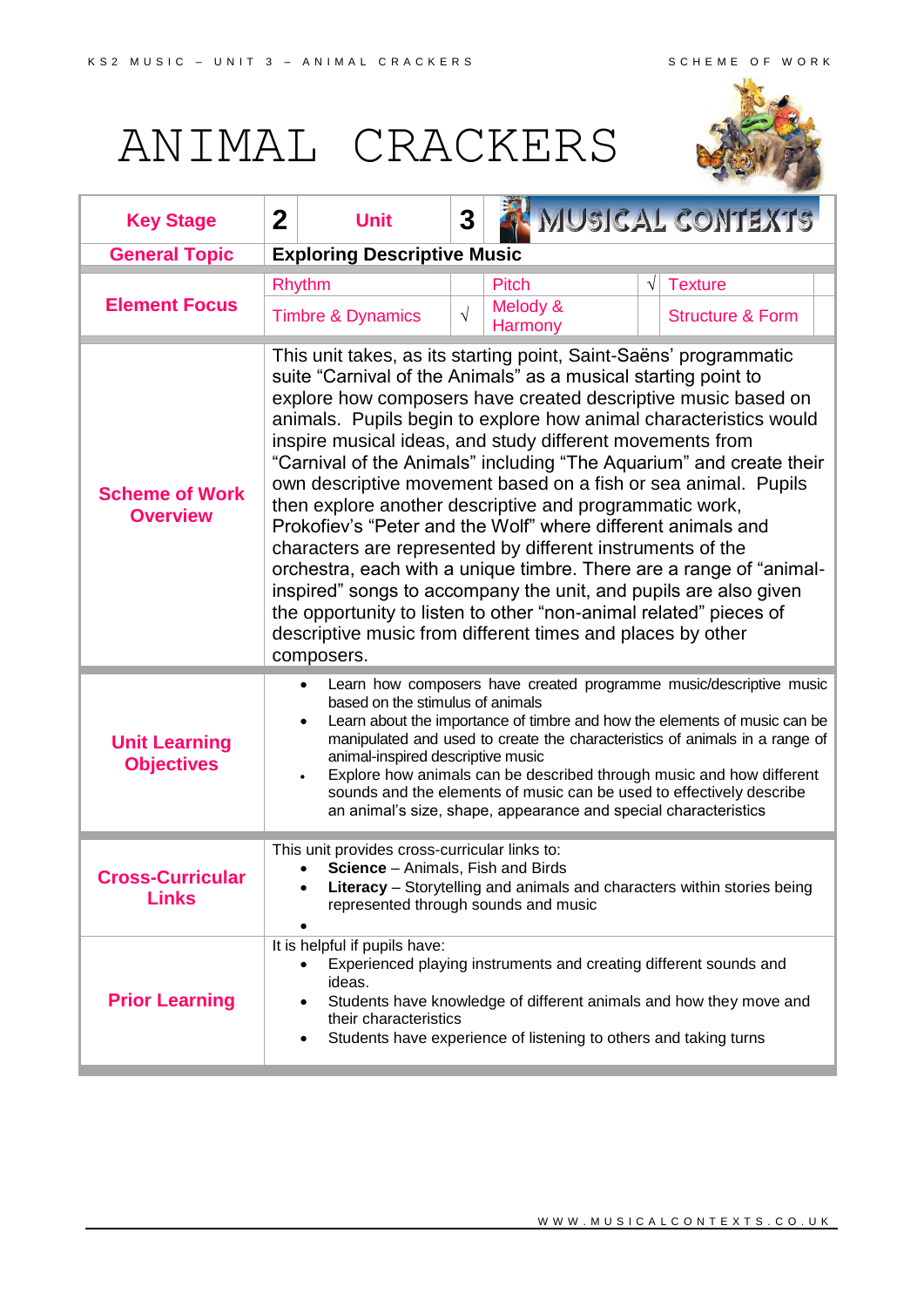| <b>Expectations &amp; Learning Outcomes</b>                                                                                                                                                                                                                                                                                                                                                                                                                                                                                                                                                                                                                                                                                                                                                                                                                                                                                                                           |                                                                                                                                                                                                                                                                                                                                                                                                                                                                                                                                                                                                                                                                                                                                                                                                                                                                                                                                                                                                                                                                                                                                                                                                                                                                                                                                                                                |                                                                                                                                                                                                                                                                                                                                                                                                                                                                                                                                                                                                                                                                                                                                                                                                                                                                                                                                                                                                                                                                                                                   |  |  |
|-----------------------------------------------------------------------------------------------------------------------------------------------------------------------------------------------------------------------------------------------------------------------------------------------------------------------------------------------------------------------------------------------------------------------------------------------------------------------------------------------------------------------------------------------------------------------------------------------------------------------------------------------------------------------------------------------------------------------------------------------------------------------------------------------------------------------------------------------------------------------------------------------------------------------------------------------------------------------|--------------------------------------------------------------------------------------------------------------------------------------------------------------------------------------------------------------------------------------------------------------------------------------------------------------------------------------------------------------------------------------------------------------------------------------------------------------------------------------------------------------------------------------------------------------------------------------------------------------------------------------------------------------------------------------------------------------------------------------------------------------------------------------------------------------------------------------------------------------------------------------------------------------------------------------------------------------------------------------------------------------------------------------------------------------------------------------------------------------------------------------------------------------------------------------------------------------------------------------------------------------------------------------------------------------------------------------------------------------------------------|-------------------------------------------------------------------------------------------------------------------------------------------------------------------------------------------------------------------------------------------------------------------------------------------------------------------------------------------------------------------------------------------------------------------------------------------------------------------------------------------------------------------------------------------------------------------------------------------------------------------------------------------------------------------------------------------------------------------------------------------------------------------------------------------------------------------------------------------------------------------------------------------------------------------------------------------------------------------------------------------------------------------------------------------------------------------------------------------------------------------|--|--|
| <b>All Pupils will:</b><br>Understand that music can be<br>inspired by many things and that<br>animals have been used by<br>different composers as a<br>stimulus for creating music<br>Perform<br>٠<br>Create a basic "sound picture"<br>$\bullet$<br>based on some musical features<br>when listening and work as part<br>of group when creating a piece<br>of descriptive music based on a<br>fish or sea animal<br>Sing a fish-inspired song in<br>٠<br>unison as part of the class<br>Understand that Prokofiev uses<br>$\bullet$<br>different instruments of the<br>orchestra to describe different<br>animals and characters in "Peter<br>and the Wolf"<br>Create a piece of descriptive<br>$\bullet$<br>music based on an<br>animal/character<br>Perform part of the "March of<br>$\bullet$<br>the Royal Lion" Theme or the<br>accompaniment pattern<br>Match appropriate animals with<br>$\bullet$<br>different pieces of descriptive<br>music when listening | <b>Most Pupils will:</b><br>Understand that descriptive<br>$\bullet$<br>music is music which describes<br>something specific through<br>sound<br>Identify some musical<br>$\bullet$<br>instruments when listening and<br>create an effective piece of<br>descriptive music based on a<br>fish or sea-animal selecting<br>sound sources and instruments<br>carefully to match<br>characteristics of their chosen<br>creature<br>Sing a fish-inspired song as a<br>$\bullet$<br>round as part of a group<br>Identify different orchestral<br>$\bullet$<br>instruments used by Prokofiev<br>to describe different animals and<br>characters in "Peter and the<br>Wolf"<br>Create an effective piece of<br>$\bullet$<br>descriptive music with attention<br>on Timbre in selecting<br>appropriate sound sources to<br>describe an animal or character<br>from "Peter and the Wolf"<br>Perform all of the "March of the<br>$\bullet$<br>Royal Lion" Theme individually<br>using an appropriate timbre and<br>tempo to create and intended<br>effect<br>Describe how composers have<br>used the elements of music in a<br>range of animal-inspired<br>descriptive music<br>Create and perform an effective<br>piece of descriptive music, as<br>part of a group, using a range of<br>timbres and using the elements<br>of music effectively to create an<br>animal-inspired movement | <b>Some Pupils will:</b><br>Identify a range of orchestral<br>$\bullet$<br>instruments used in different<br>pieces<br>Take on a leading role in<br>$\bullet$<br>effectively organising a group<br>pieces of descriptive music<br>based on a fish or sea-animal<br>including awareness of form and<br>structure of the movement and<br>effectively responding to all the<br>characteristics of the given<br>creature<br>To say how Prokofiev used tonal<br>$\bullet$<br>qualities of orchestral<br>instruments to describe different<br>animals and characters in "Peter<br>and the Wolf"<br>Take on a leading role in<br>$\bullet$<br>creating an effective piece of<br>descriptive music based on an<br>animal/character<br>Perform the "March of the Royal<br>$\bullet$<br>Lion Theme"<br>Take on a leading role within a<br>$\bullet$<br>group in organising roles and<br>responsibilities when creating<br>and performing a structured<br>piece of animal-inspired<br>descriptive music which<br>effectively portrays different<br>characteristics of the animal<br>through a range of contrasting<br>sounds. |  |  |

#### **Language for Learning/Glossary**

*Through the activities in this unit, pupils will be introduced to :*

**DESCRIPTIVE MUSIC** – Music which tells a story or paints a picture through sound or which describes a particular thing *e.g. person or animal*, place, mood or emotion

**DURATION** – The length of a particular sound *e.g. long/short*

**DYNAMICS** - The volume of a sound/piece of music *e.g. loud/soft; getting louder/getting softer* **PITCH** – The highness or lowness of a sound

**PROGRAMME MUSIC -** Music which tells a story or paints a picture through sound or which describes a particular thing *e.g. person or animal*, place, mood or emotion

**TEMPO** – The speed of a piece of music *e.g. fast/slow; getting faster/getting slower*

**TEXTURE** – The thickness (or thinness) of a sound/piece of music. When lots of instruments or sounds are playing together, the texture can be described as *thick*, when a solo instrument or just a few instruments are playing, the texture can be described as *thin*

**TIMBRE** – Each instrument or sounds' unique quality

### **Future Learning**

*Pupils could go on to:* Create a whole class dance that expresses the feeling and mood of *"The Swan"* from 'Carnival of the Animals', focusing on musical phrase length. Long ribbons can be used as an added visual component.

Explore *othe animals not included in either of these pieces – canbe historical (dinosaur) or just a favourite or even imaginary.*

#### **Enrichment**

*Learning could be enriched through:*

- Attending a concert to hear a live performance of 'Carnival of the Animals' by Saint-Saëns
- Watching a performance of an orchestra performing 'Carnival of the Animals' by Saint-Saëns, many of which are available on sites like YouTube®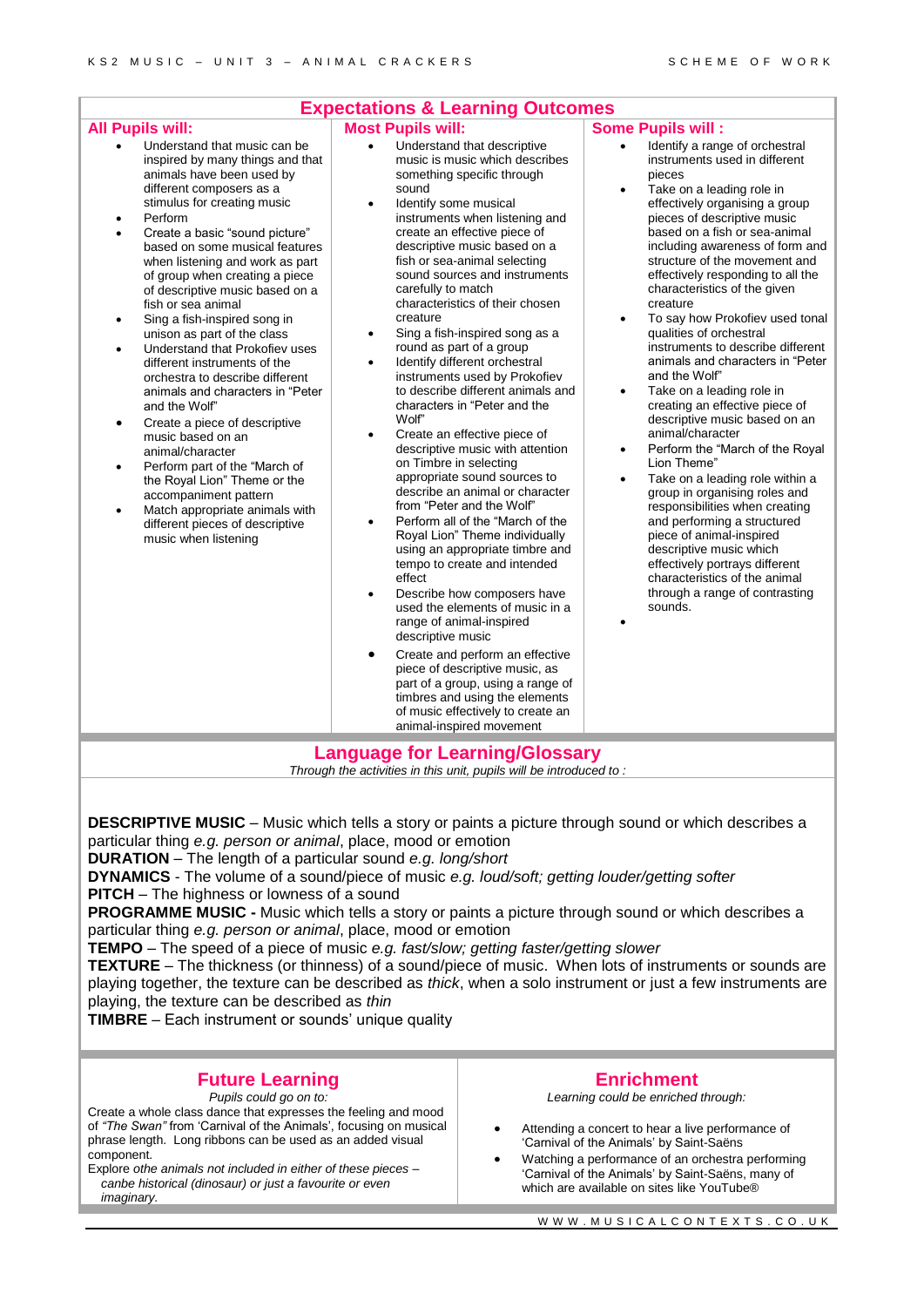

# ANIMAL CRACKERS

### **Key listening materials**

Peter and the wolf – Prokovief

Features – bird, duck, cat, wolf

Carnival of the animals – Sains saens

Aquarium Swan Tortoise March of the Lions Kangaroos **Donkeys Birds** 

Key performance activities

An animal story (group) The Lion's march and the Kangaroos hop The animal blues Rainforest aleatoric piece

Key Composing activities

Aquarium based piece – fish or other marine creature – 2 creatures meet Individual animal piece – can be based on 3 part story Using sounds to reflect animal movements and qualities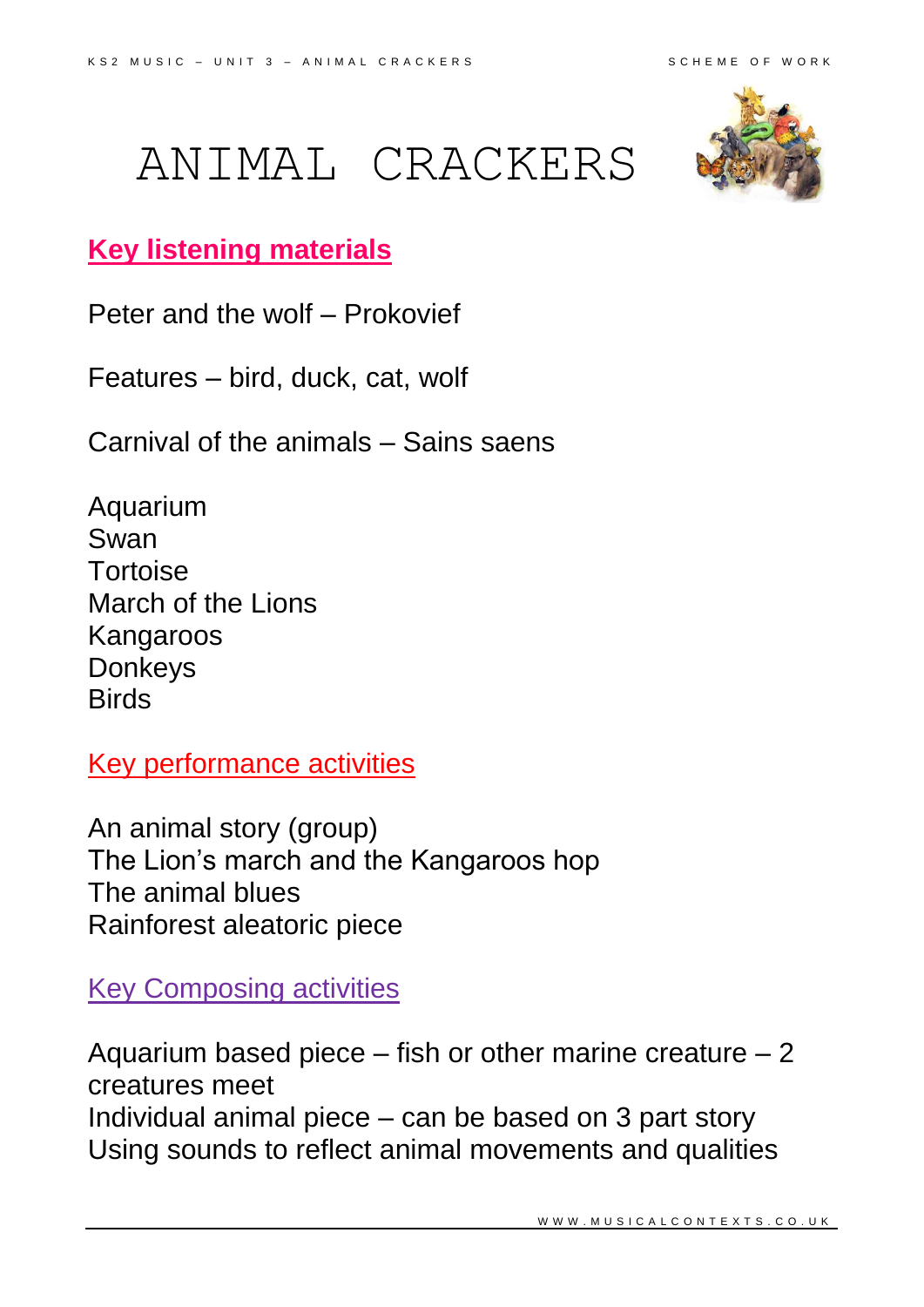W W W . M U S I C A L C O N T E X T S . C O . U K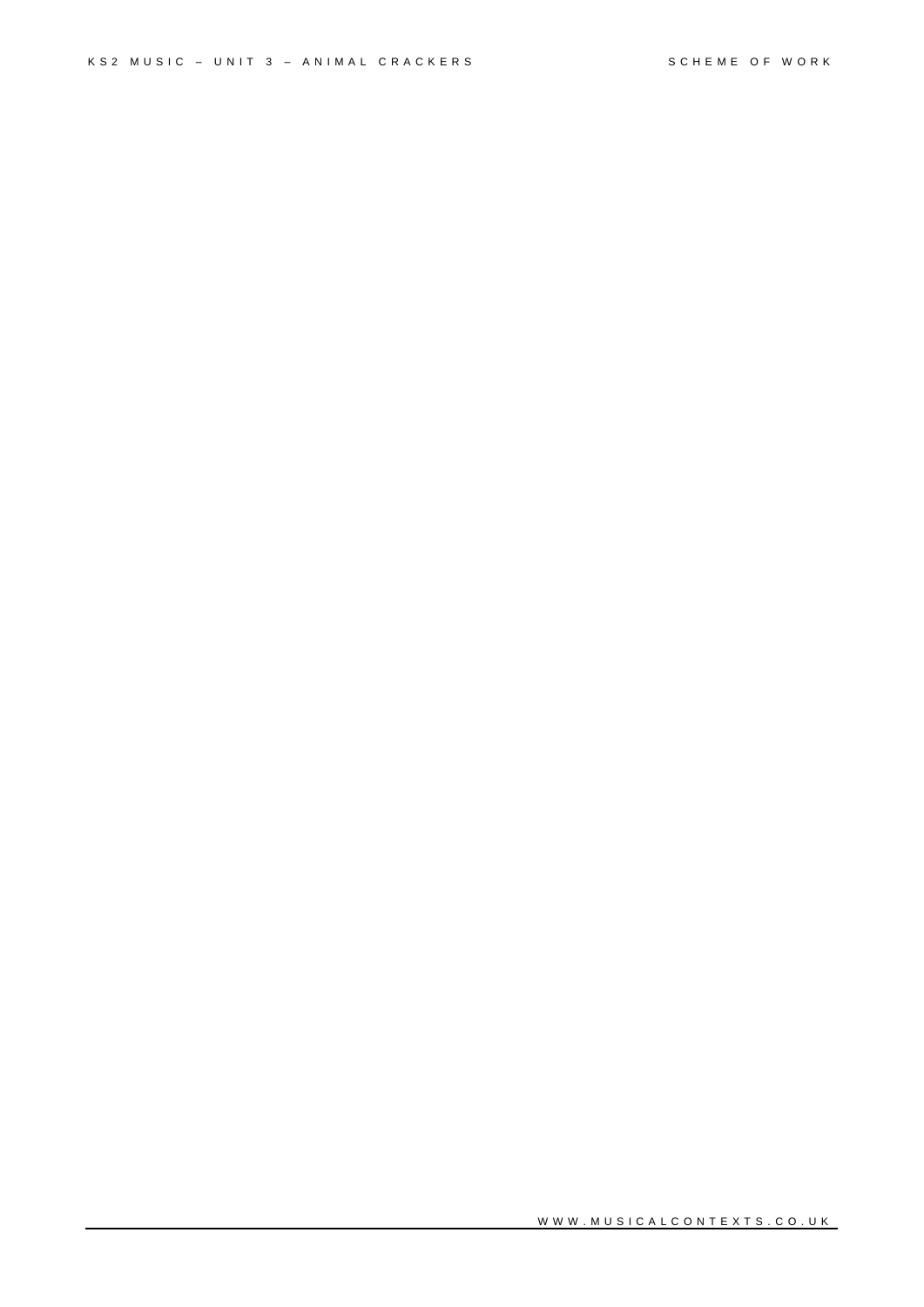| Lesson                                      | Learning                                                                                                                                                                                                                  | <b>Suggested Teaching &amp; Learning</b>                                                                                                                                                                                                                                                                                                                                                                                                                                                                                                                                                                                                                                                                                                                                                                                                                                                                                                                                                                                                                                                                                                                                                                                     | <b>Learning Outcomes</b>                                                                                                                                                                                                                                                                                                                                                                                                                                                                                                                                                                                                                                                                                                                                                                                                                                                                                                                                                                                                                                                                                               | <b>Key Words</b>                                                                                                                                                                                                              | <b>National Curriculum KS2 Music</b>                                                                                                                                                                                                                                                                                                                                                                                                                                                                                                                                                                                                                  |
|---------------------------------------------|---------------------------------------------------------------------------------------------------------------------------------------------------------------------------------------------------------------------------|------------------------------------------------------------------------------------------------------------------------------------------------------------------------------------------------------------------------------------------------------------------------------------------------------------------------------------------------------------------------------------------------------------------------------------------------------------------------------------------------------------------------------------------------------------------------------------------------------------------------------------------------------------------------------------------------------------------------------------------------------------------------------------------------------------------------------------------------------------------------------------------------------------------------------------------------------------------------------------------------------------------------------------------------------------------------------------------------------------------------------------------------------------------------------------------------------------------------------|------------------------------------------------------------------------------------------------------------------------------------------------------------------------------------------------------------------------------------------------------------------------------------------------------------------------------------------------------------------------------------------------------------------------------------------------------------------------------------------------------------------------------------------------------------------------------------------------------------------------------------------------------------------------------------------------------------------------------------------------------------------------------------------------------------------------------------------------------------------------------------------------------------------------------------------------------------------------------------------------------------------------------------------------------------------------------------------------------------------------|-------------------------------------------------------------------------------------------------------------------------------------------------------------------------------------------------------------------------------|-------------------------------------------------------------------------------------------------------------------------------------------------------------------------------------------------------------------------------------------------------------------------------------------------------------------------------------------------------------------------------------------------------------------------------------------------------------------------------------------------------------------------------------------------------------------------------------------------------------------------------------------------------|
|                                             | <b>Objectives</b>                                                                                                                                                                                                         | <b>Activities</b>                                                                                                                                                                                                                                                                                                                                                                                                                                                                                                                                                                                                                                                                                                                                                                                                                                                                                                                                                                                                                                                                                                                                                                                                            |                                                                                                                                                                                                                                                                                                                                                                                                                                                                                                                                                                                                                                                                                                                                                                                                                                                                                                                                                                                                                                                                                                                        |                                                                                                                                                                                                                               | <b>Programmes of Study Covered</b>                                                                                                                                                                                                                                                                                                                                                                                                                                                                                                                                                                                                                    |
| 1<br>Exploring<br>Birdsong                  | Learn how birdsong<br>and birdcalls have<br>been used by<br>composers as a<br>stimulus for creating<br><b>Descriptive Music</b><br>Learn about<br>Programme Music                                                         | Starter Activity - Play pupils "The Aviary" from 'Carnival<br>of the Animals' by Saint-Saëns asking them to identify what<br>type of animals are being described through the music<br>1. Listen to further examples of "bird-inspired descriptive<br>music" from 'Carnival of the Animals' e.g. Hens and Cocks,<br>The Cuckoo in the Depths of the Woods and The Swan<br>identifying how Saint-Saëns has used instrumentation and<br>the elements of music to create contrasting pieces of<br>descriptive/programme music creating the sound, character<br>or movement of the different types of birds<br>2. Perform a variety of simple birdsongs on tuned<br>percussion or keyboards selecting suitable timbres and<br>sound sources. Combine these, together with additional<br>birdsongs or improvised bird-pieces to form a "class Aviary<br>Soundscape"<br>3. Sing a "bird-inspired" song as a round adding optional<br>ostinato and chord accompaniment patterns.<br><b>Plenary</b> – Listen to further examples of "bird-inspired"<br>music e.g. "The Cuckoo" by Daquin and "On Hearing the<br>First Cuckoo in Spring" by Delius identifying the birdcalls as<br>they occur and comparing in terms of effectiveness. | Level 2 (working towards) All Pupils :<br>Understand the birdsong is a type of music and has been<br>used by different composers as a stimulus for creating music<br>Perform simple birdcalls e.g. The Cuckoo or The Robin and<br>sing a bird-inspired song in unison as part of the class<br>Level 3 (working at) Most Pupils<br>Understand that descriptive music is music which tells a story<br>or paints a picture, describing something specific through<br>sound<br>Perform more complex birdcalls e.g. The Song Thrush or The<br>Rooster selecting appropriate sounds and timbres to imitate<br>bird calls effectively and sing a bird-inspired song as a round<br>as part of a group<br>Level 4 (working beyond/GAT) Some Pupils :<br>Identify a range of orchestral instruments used in different<br>pieces of bird-inspired descriptive music including how<br>composers have used the elements of music to achieve and<br>intended effect<br>Perform all birdcalls accurately in terms of pitch and rhythm<br>and create/improvise own bird-inspired calls/music as part of a<br>class "Aviary soundscape" | Accompaniment.<br>Descriptive Music,<br>Duration,<br>Dynamics,<br>Instrumentation,<br>Melody,<br>Movement,<br>Ostinato, Pitch,<br>Programme Music,<br>Rest, Round,<br>Suite, Tempo,<br><b>Texture</b>                         | Play and perform in solo and ensemble contexts,<br>using their voices and playing musical instruments<br>with increasing accuracy, fluency, control and<br>expression<br>Improvise and compose music for a range of<br>purposes using the inter-related dimensions of<br>music<br>Listen with attention to detail and recall sounds<br>with increasing aural memory<br>Use and understand staff and other musical<br>notations<br>Appreciate and understand a wide range of high-<br>quality live and recorded music drawn from<br>different traditions and from great composers and<br>musicians<br>Develop an understanding of the history of music |
| $\mathbf 2$<br>Exploring<br>The<br>Aquarium | Learn how fish and<br>sea life have been<br>used by composers as<br>a stimulus for creating<br><b>Descriptive Music</b><br>Create a movement to<br>form a class<br>"Aquarium Suite"<br>based on a fish or sea<br>creature | <b>Starter Activity</b> - Play pupils "The Aquarium from<br>'Carnival of the Animals' by Saint-Saëns asking them to<br>complete an image of a blank fish bowl/aquarium with<br>animals/fish/items they can hear in the music discussing<br>responses as a class<br>1. Pupils create a "Class Aquarium" suite working in groups<br>and creating a movement as part of this suite which<br>effectively describes a fish or sea animal focusing on<br>capturing its size, movement and characteristics through<br>sound. The movements are then put together to form a<br>"journey through a class aquarium" in sound, which is<br>performed and recorded and evaluated in terms of<br>effectiveness.<br><b>Plenary</b> -Sing a "fish-inspired" song as a round e.g. "Baby<br>Sardine"                                                                                                                                                                                                                                                                                                                                                                                                                                          | Level 2 (working towards) All Pupils :<br>Create a basic "sound picture" based on some musical<br>features when listening and work as part of group when<br>creating a piece of descriptive music based on a fish or sea<br>animal<br>Sing a fish-inspired song in unison as part of the class<br>Level 3 (working at) Most Pupils<br>Identify some musical instruments when listening and create<br>an effective piece of descriptive music based on a fish or sea-<br>animal selecting sound sources and instruments carefully to<br>match characteristics of their chosen creature<br>Sing a fish-inspired song as a round as part of a group<br>Level 4 (working beyond/GAT) Some Pupils :<br>Take on a leading role in effectively organising a group pieces<br>of descriptive music based on a fish or sea-animal including<br>awareness of form and structure of the movement and<br>effectively responding to all the characteristics of the given<br>creature                                                                                                                                                 | Accompaniment,<br>Descriptive Music,<br>Duration,<br>Dynamics,<br>Instrumentation,<br>Melody,<br>Movement,<br>Ostinato, Pitch,<br>Programme Music,<br>Rest, Round,<br>Suite, Tempo,<br>Texture                                | Play and perform in solo and ensemble contexts,<br>using their voices and playing musical instruments<br>with increasing accuracy, fluency, control and<br>expression<br>Improvise and compose music for a range of<br>purposes using the inter-related dimensions of<br>music<br>Listen with attention to detail and recall sounds<br>with increasing aural memory<br>Use and understand staff and other musical<br>notations<br>Appreciate and understand a wide range of high-<br>quality live and recorded music drawn from<br>different traditions and from great composers and<br>musicians<br>Develop an understanding of the history of music |
| 3<br>Exploring<br>Peter and<br>the Wolf     | Learn how animals<br>and characters have<br>been described in<br>music using different<br>instruments of the<br>orchestra<br>Learn about the word<br><b>TIMBRE</b>                                                        | Starter Activity - Introduce the animals and characters in<br>Prokofiev's 'Peter and the Wolf' by identifying the different<br>orchestral instruments (and sections/families) used<br>1. Listen to the complete version of Prokofiev's "Peter and<br>the Wolf" exploring how the instruments identified in the<br>starter activity have been used descriptively to describe the<br>various animals/characters within the story and how the<br>elements of music have been used<br>2. Pupils work in groups to create a short piece of<br>descriptive music based on one of the animals/characters<br>from "Peter and the Wolf". They perform this to the rest of<br>the class who quess which animal/character that group's<br>piece is describing.<br><b>Plenary</b> – Play some other examples of descriptive or<br>programme music by other composers from different times<br>and places asking pupils to match examples with<br>appropriate titles, descriptions or images.                                                                                                                                                                                                                                              | Level 2 (working towards) All Pupils :<br>Understand that Prokofiev uses different instruments of the<br>orchestra to describe different animals and characters in<br>"Peter and the Wolf"<br>Create a piece of descriptive music based on an<br>animal/character from "Peter and the Wolf" as part of a group<br>with some sense of effect<br>Level 3 (working at) Most Pupils<br>Identify different orchestral instruments used by Prokofiev to<br>describe different animals and characters in "Peter and the<br>Wolf"<br>Create an effective piece of descriptive music with attention on<br>Timbre in selecting appropriate sound sources to describe an<br>animal or character from "Peter and the Wolf"<br>Level 4 (working beyond/GAT) Some Pupils :<br>Are able to effectively define the word TIMBRE and how<br>Prokofiev used tonal qualities of orchestral instruments to<br>describe different animals and characters in "Peter and the<br>Wolf"<br>Take on a leading role in creating an effective piece of<br>descriptive music based on an animal/character from "Peter<br>and the Wolf"               | Bassoon, Brass,<br>Clarinet.<br>Descriptive Music,<br>Dynamics, Flute,<br>French Horn,<br>Instrument, Kettle<br>Drums, Oboe,<br>Orchestra,<br>Percussion, Pitch,<br>Programme Music,<br>Strings, Texture,<br>Timbre, Woodwind | Play and perform in solo and ensemble contexts,<br>using their voices and playing musical instruments<br>with increasing accuracy, fluency, control and<br>expression<br>Improvise and compose music for a range of<br>purposes using the inter-related dimensions of<br>music<br>Listen with attention to detail and recall sounds<br>with increasing aural memory<br>Appreciate and understand a wide range of high-<br>quality live and recorded music drawn from<br>different traditions and from great composers and<br>musicians<br>Develop an understanding of the history of music                                                            |

W W W . M U S I C A L C O N T E X T S . C O . U K